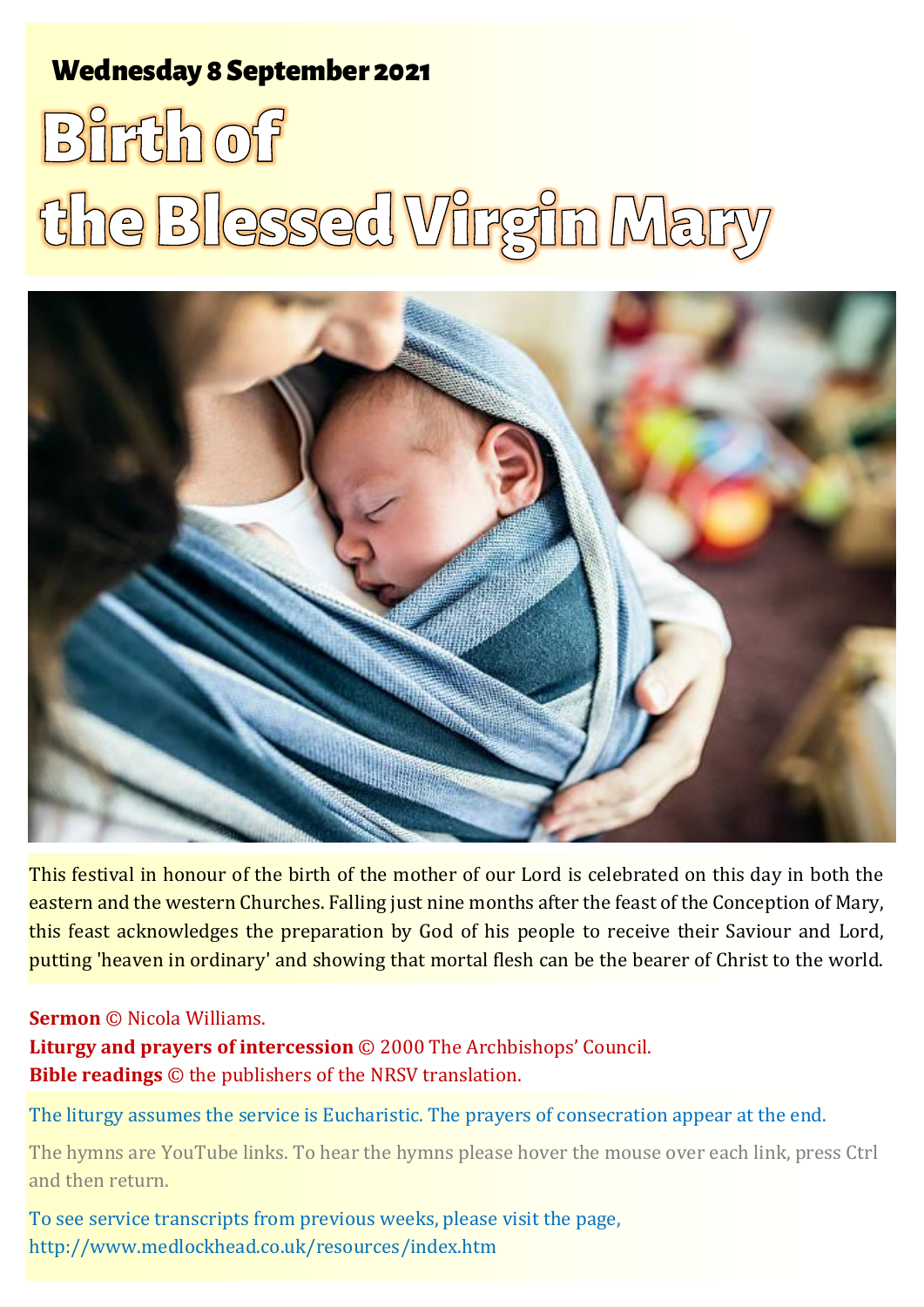# **Introduction and welcome**

HYMN 1 **[Jesus, good above all other](https://www.youtube.com/watch?v=jRnB5KkUsPo&t=4s)** (please click on this link to hear the hymn)

# **The Welcome**

In the name of the Father, and of the Son, and of the Holy Spirit

All **Amen.**

The Lord be with you

All **And also with you.**

# **The Preparation**

All **Almighty God,**

**to whom all hearts are open, all desires known, and from whom no secrets are hidden: cleanse the thoughts of our hearts by the inspiration of your Holy Spirit, that we may perfectly love you, and worthily magnify your holy name; through Christ our Lord. Amen.**

Our Lord Jesus Christ said:

The first commandment is this: 'Hear, O Israel, the Lord our God is the only Lord. You shall love the Lord your God with all your heart, with all your soul, with all your mind, and with all your strength.'

And the second is this: 'Love your neighbour as yourself.' There is no other commandment greater than these. On these two commandments hang all the law and the prophets.

#### All **Amen. Lord, have mercy.**

Christ calls us to share the heavenly banquet of his love with all the saints in earth and heaven. Therefore, knowing our unworthiness and sin, let us confess our sins in penitence and faith, firmly resolved to keep God's commandments and to live in love and peace with all.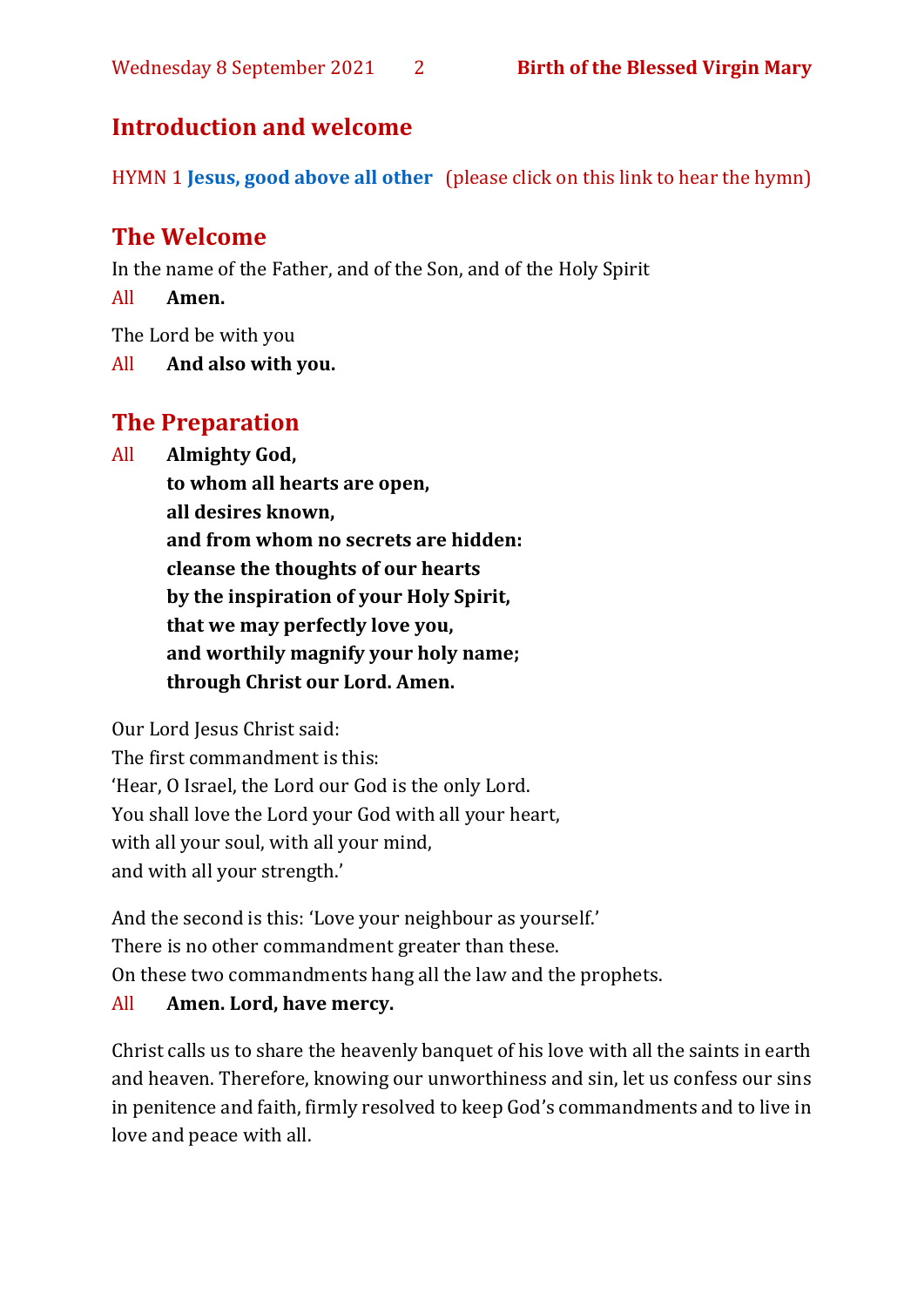All **Almighty God, our heavenly Father, we have sinned against you and against our neighbour in thought and word and deed, through negligence, through weakness, through our own deliberate fault. We are truly sorry and repent of all our sins. For the sake of your Son Jesus Christ, who died for us, forgive us all that is past and grant that we may serve you in newness of life to the glory of your name. Amen.**

Almighty God,

who forgives all who truly repent, have mercy upon you, pardon and deliver you from all your sins, confirm and strengthen you in all goodness, and keep you in life eternal; through Jesus Christ our Lord. All **Amen.**

# **The Gloria**

This Gloria is sung to the tune of 'Cwm Rhondda'. Click **[here](https://www.youtube.com/watch?v=l71MLQ22dIk)** for the tune.

All **Glory be to God in Heaven, Songs of joy and peace we bring, Thankful hearts and voices raising, To creation's Lord we sing. Lord we thank you, Lord we praise you, Glory be to God our King: Glory be to God our King. Lamb of God, who on our shoulders, Bore the load of this world's sin; Only Son of God the Father, You have brought us peace within. Lord, have mercy, Christ have mercy,**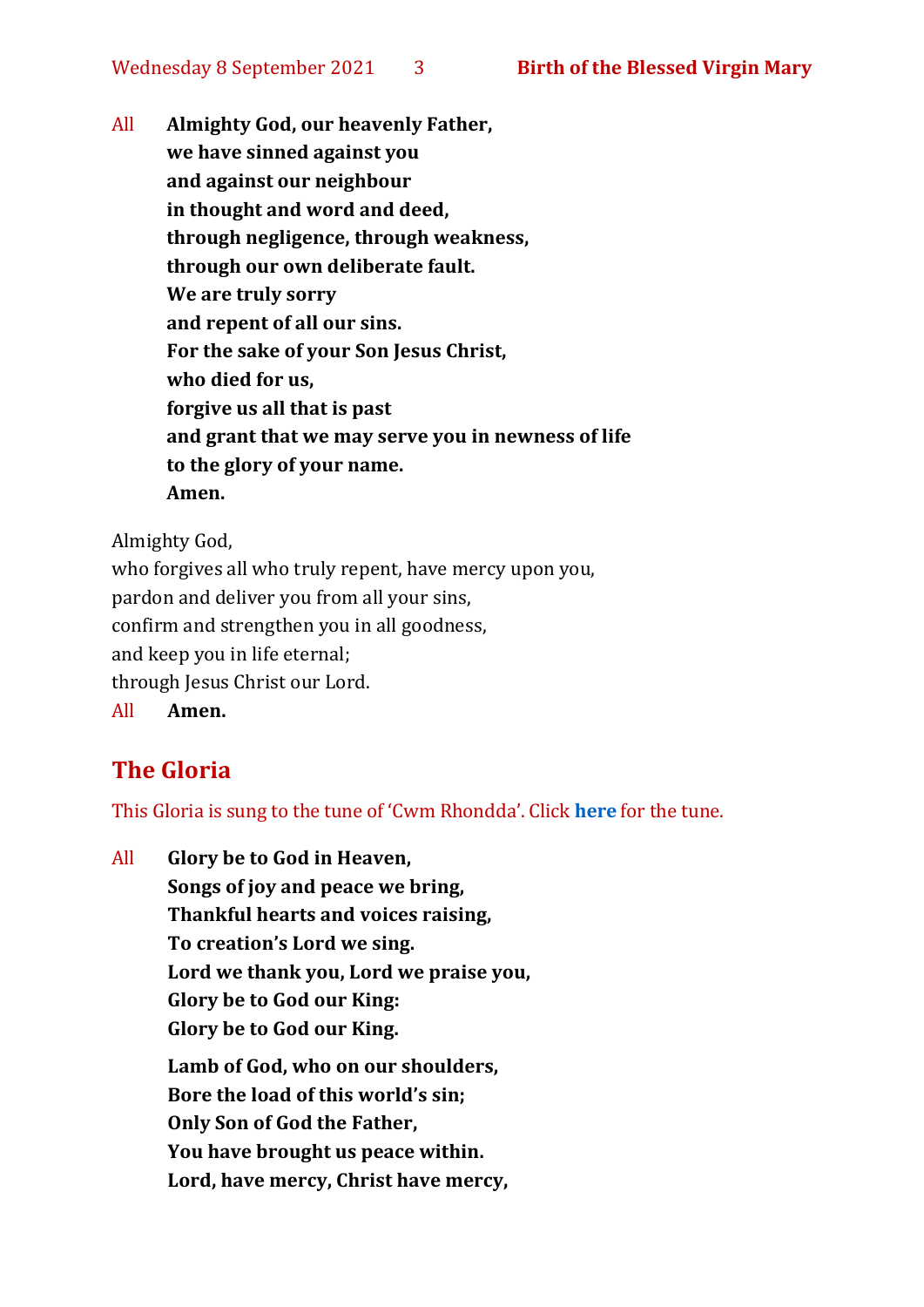**Now your glorious reign begin: Now your glorious reign begin.**

**You O Son of God are Holy, You we praise with one accord. None in heav'n or earth is like you, Only you are Christ the Lord. With the Father and the Spirit, Ever worshipped and adored: Ever worshipped and adored.**

# **The Collect for Birth of the Blessèd Virgin Mary**

Almighty and everlasting God, who stooped to raise fallen humanity through the child-bearing of blessèd Mary: grant that we, who have seen your glory

revealed in our human nature and your love made perfect in our weakness, may daily be renewed in your image and conformed to the pattern of your Son, Jesus Christ our Lord, who is alive and reigns with you, in the unity of the Holy Spirit, one God, now and for ever.. All **Amen.**

## **First reading**

A reading from the book of the Prophet Micah

You, O Bethlehem of Ephrathah, who are one of the little clans of Judah, from you shall come forth for me one who is to rule in Israel, whose origin is from of old, from ancient days. Therefore he shall give them up until the time when she who is in labour has brought forth; then the rest of his kindred shall return to the people of Israel. And he shall stand and feed his flock in the strength of the Lord, in the majesty of the name of the Lord his God. And they shall live secure, for now he shall be great to the ends of the earth. *Micah 5:2–4* 

This is the Word of the Lord

All **Thanks be to God.**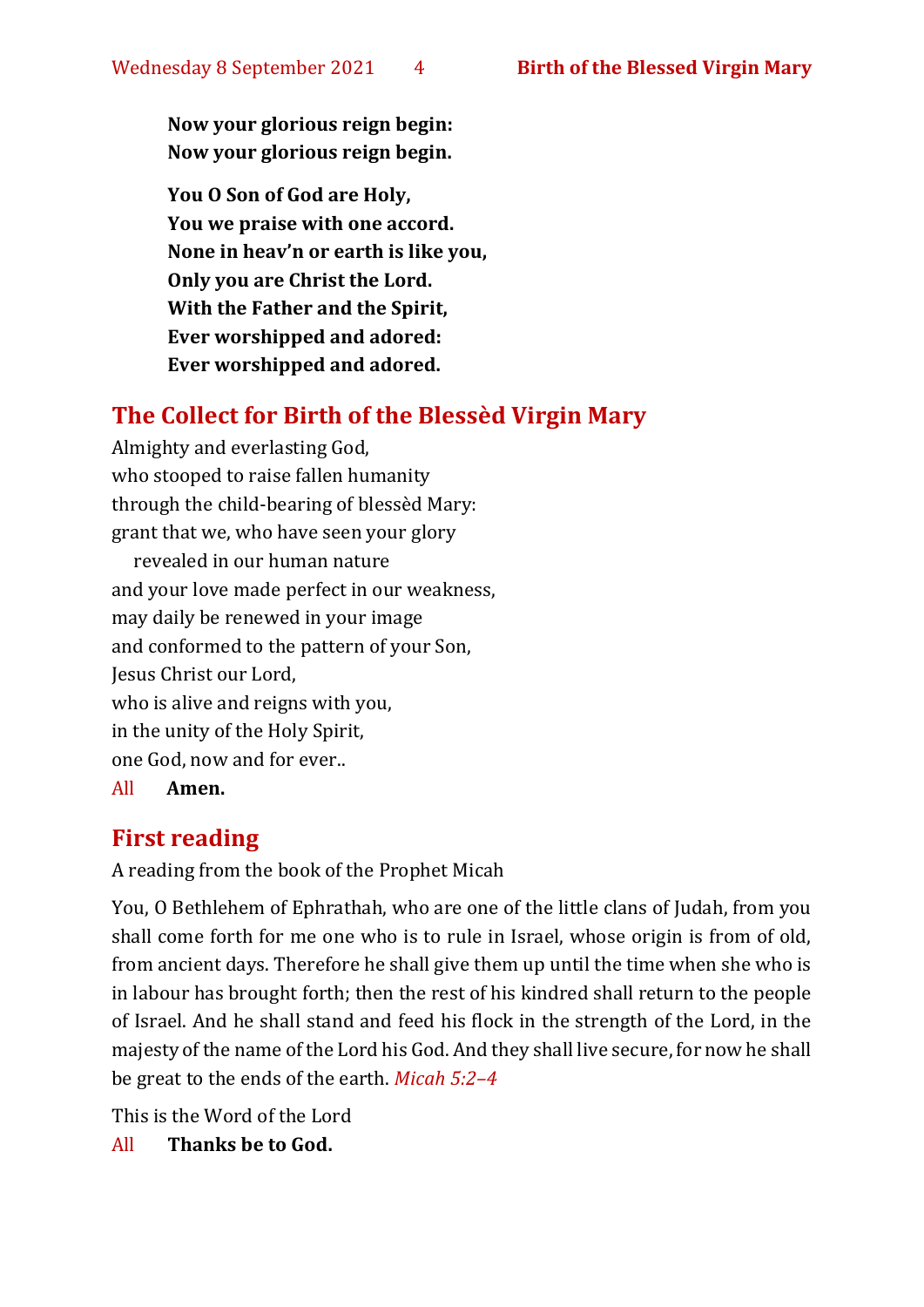### **Second reading**

A reading from St Paul's Letter to the Romans

We know that all things work together for good for those who love God, who are called according to his purpose. For those whom he foreknew he also predestined to be conformed to the image of his Son, in order that he might be the firstborn within a large family. And those whom he predestined he also called; and those whom he called he also justified; and those whom he justified he also glorified. *Romans 8:28–30*

This is the Word of the Lord

All **Thanks be to God.**

HYMN 2 **[Ave Maria](https://www.youtube.com/watch?v=j8KL63r9Zcw)** (click on this link to hear the hymn)

# **Gospel reading**

Hear the Gospel of our Lord Jesus Christ according to Matthew

#### All **Glory to you O Lord.**

Matthew.

[An account of the genealogy of Jesus the Messiah, the son of David, the son of Abraham: Abraham was the father of Isaac, and Isaac the father of Jacob, and Jacob the father of Judah and his brothers, and Judah the father of Perez and Zerah by Tamar, and Perez the father of Hezron, and Hezron the father of Aram, and Aram the father of Aminadab, and Aminadab the father of Nahshon, and Nahshon the father of Salmon, and Salmon the father of Boaz by Rahab, and Boaz the father of Obed by Ruth, and Obed the father of Jesse, and Jesse the father of King David. And David was the father of Solomon by the wife of Uriah, and Solomon the father of Rehoboam, and Rehoboam the father of Abijah, and Abijah the father of Asaph, and Asaph the father of Jehoshaphat, and Jehoshaphat the father of Joram, and Joram the father of Uzziah, and Uzziah the father of Jotham, and Jotham the father of Ahaz, and Ahaz the father of Hezekiah, and Hezekiah the father of Manasseh, and Manasseh the father of Amos, and Amos the father of Josiah, and Josiah the father of Jechoniah and his brothers, at the time of the deportation to Babylon. And after the deportation to Babylon: Jechoniah was the father of Salathiel, and Salathiel the father of Zerubbabel, and Zerubbabel the father of Abiud, and Abiud the father of Eliakim, and Eliakim the father of Azor, and Azor the father of Zadok, and Zadok the father of Achim, and Achim the father of Eliud, and Eliud the father of Eleazar, and Eleazar the father of Matthan, and Matthan the father of Jacob, and Jacob the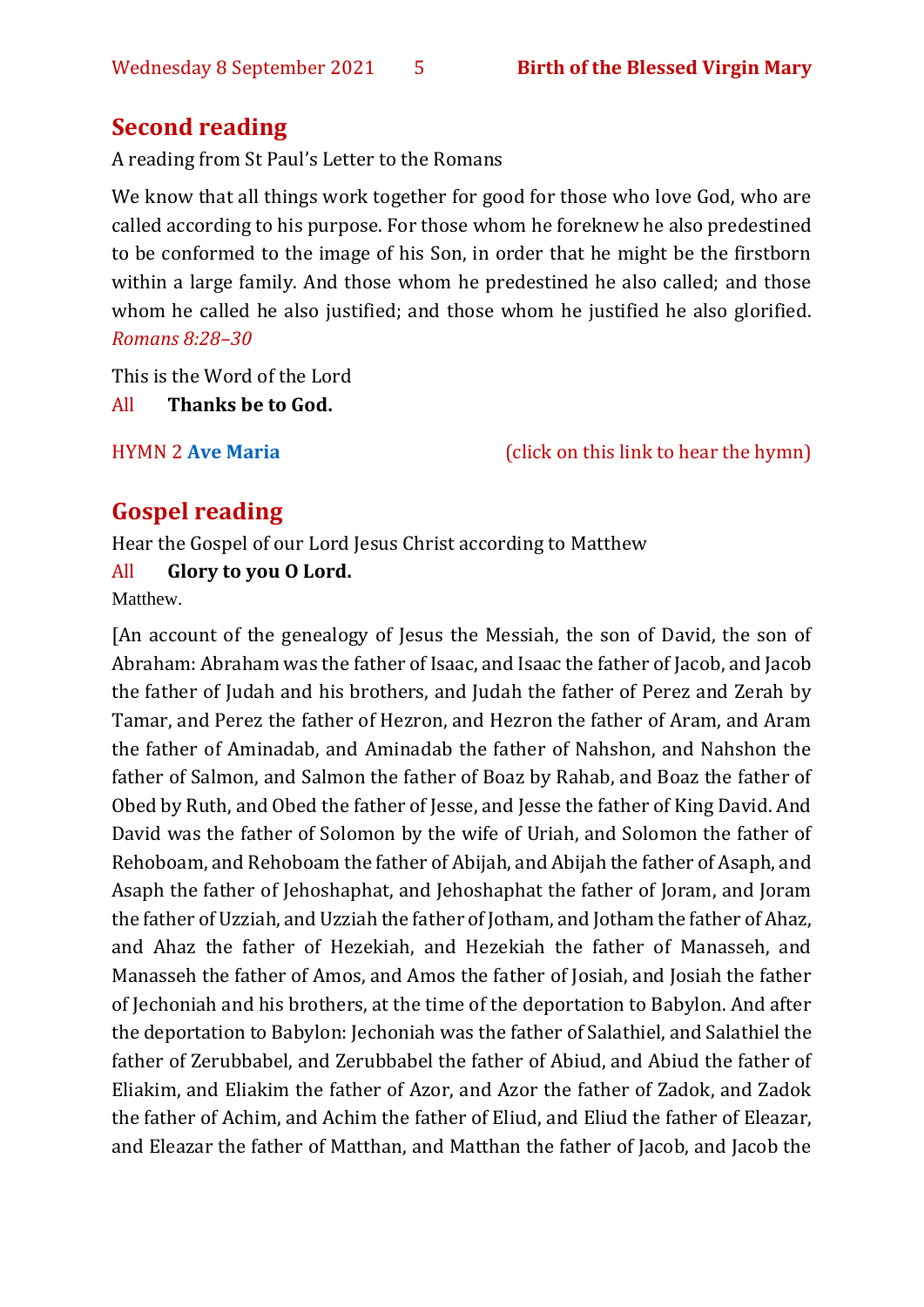father of Joseph the husband of Mary, of whom Jesus was born, who is called the Messiah.]

Now the birth of Jesus the Messiah took place in this way. When his mother Mary had been engaged to Joseph, but before they lived together, she was found to be with child from the Holy Spirit. Her husband Joseph, being a righteous man and unwilling to expose her to public disgrace, planned to dismiss her quietly. But just when he had resolved to do this, an angel of the Lord appeared to him in a dream and said, 'Joseph, son of David, do not be afraid to take Mary as your wife, for the child conceived in her is from the Holy Spirit. She will bear a son, and you are to name him Jesus, for he will save his people from their sins.' All this took place to fulfil what had been spoken by the Lord through the prophet: 'Look, the virgin shall conceive and bear a son, and they shall name him Emmanuel,' which means, 'God is with us.'

When Joseph awoke from sleep, he did as the angel of the Lord commanded him; he took her as his wife, but had no marital relations with her until she had borne a son; and he named him Jesus. *Matthew 1:1–16, 18–23* 

This is the Gospel of the Lord

#### All **Praise to you O Christ.**

#### **Sermon**

Saint Mary is one of those characters in the Bible that we all immediately 'know'. Like the other Saints, she was remarkable and deserves to be celebrated, but the things we think we know about Mary tend to be linked, naturally, to the event of the birth of Jesus. If that was all there was to her story then we would probably celebrate the day that she died, like we do with nearly all of the other saints (except John the Baptist).

Today, we celebrate the day that Mary was born and if we are to do so we must start at the end of the story—with the birth of Jesus—and work backwards all the way to Mary's conception to understand why, for so many around the world, her birth deserves special recognition.

The Jews have had a promise from God, that a Messiah will come, and the Kingdom of Heaven will begin. The Jews have been looking for the Messiah for a very long time. Micah states that he will be '*one who is to rule in Israel, whose origin is from of old, from ancient days'.* The Messiah is not just going to be any old person from any old place, He is going to be Holy. He is going to be, somehow, 'of God'. The Jews were not certain how this would happen, but they believed the promise that it would happen. It was going to be an exciting, supernatural event and the start of something amazing!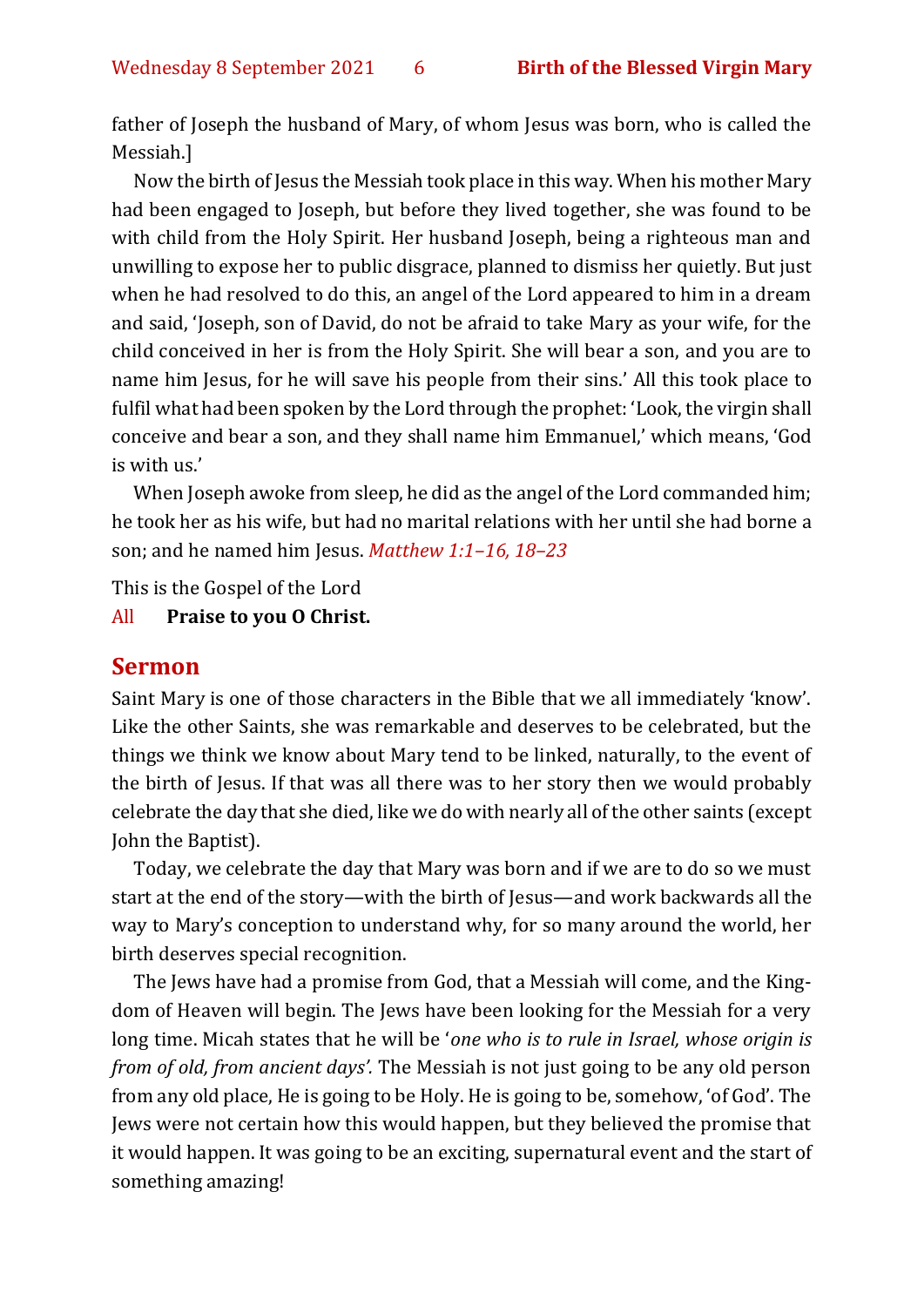Because the Messiah was to be God's viceregent on earth, people were looking for another adult male, a warrior perhaps, someone who would take on the evil of this world and reign forever after. The Messiah might even be like Goliath the giant in stature, strong and muscular and a born leader. Whatever, and whoever, He was going to be, His coming was going to be spectacular!

But we know that God had other plans. He was going to come to earth to live as a human, to know the pains of human life, to live with hunger, guilt, anger, and fear. God could choose to stay remote in the spiritual realm, but He humbled Himself by being born a human baby. All that Holiness was to be present on earth in the form of a tiny baby. Not a conquering warrior and definitely not a wealthy and fully formed young man, born to a prominent family as expected.

No, as we know, Jesus was born in the dark of night, in the dirt and filth of an animal pen, wrapped in whatever cloth Mary and Joseph had to hand; He was vulnerable, and His birth was humble. Very humble. And that was the plan. God chose to be humble. He chose to come to earth fully dependent upon his parents to keep Him alive, helpless to the Herod's and others of the human world that wanted Him dead. There was to be no family celebration of this birth. The only people in attendance were later called to be there by Angels and through the Holy Spirit. Magi and Shepherds led by supernatural events to worship a tiny, new-born baby.

But the problem remained that He had to *be* born. If God was going to be contained in the body of Jesus, within human flesh, that human flesh must be sin free. Jesus was completely free from sin, and so would his mother have to be. God could not be formed within a sinful human womb. And *this* is where Mary's story begins …

Mary's parents are said to have been Saint Anne, and Saint Joachim. The 'First Gospel of James' and the 'Gospel of the Nativity of Mary' are Apocryphal books that describe these two people as living devout and wealthy lives in Nazareth who were childless. Both of them were distraught about this fact and as Joachim retreated into the countryside to pray, Anne solemnly promised God that if she should be blessed with a child, she would dedicate it to the Lord's service. Soon both saw the vision of an Angel who announced that not only would Anne have a child, but that she would bear the most wondrous child.

And Anne did indeed become pregnant. In the Catholic tradition, Mary had what is known as an *Immaculate Conception*; that is, from the moment she was conceived, Mary was free from Original Sin. This is important. If the Messiah was to be holy, He couldn't have been birthed by sinful flesh, His Mother needed to be both a Virgin, and pure of heart. She had to be capable of living without sin, starting from her conception. And so, what is important about Mary is not just that she gives birth to a son, but that *her own birth* triggers the fulfillment of a long-awaited promise.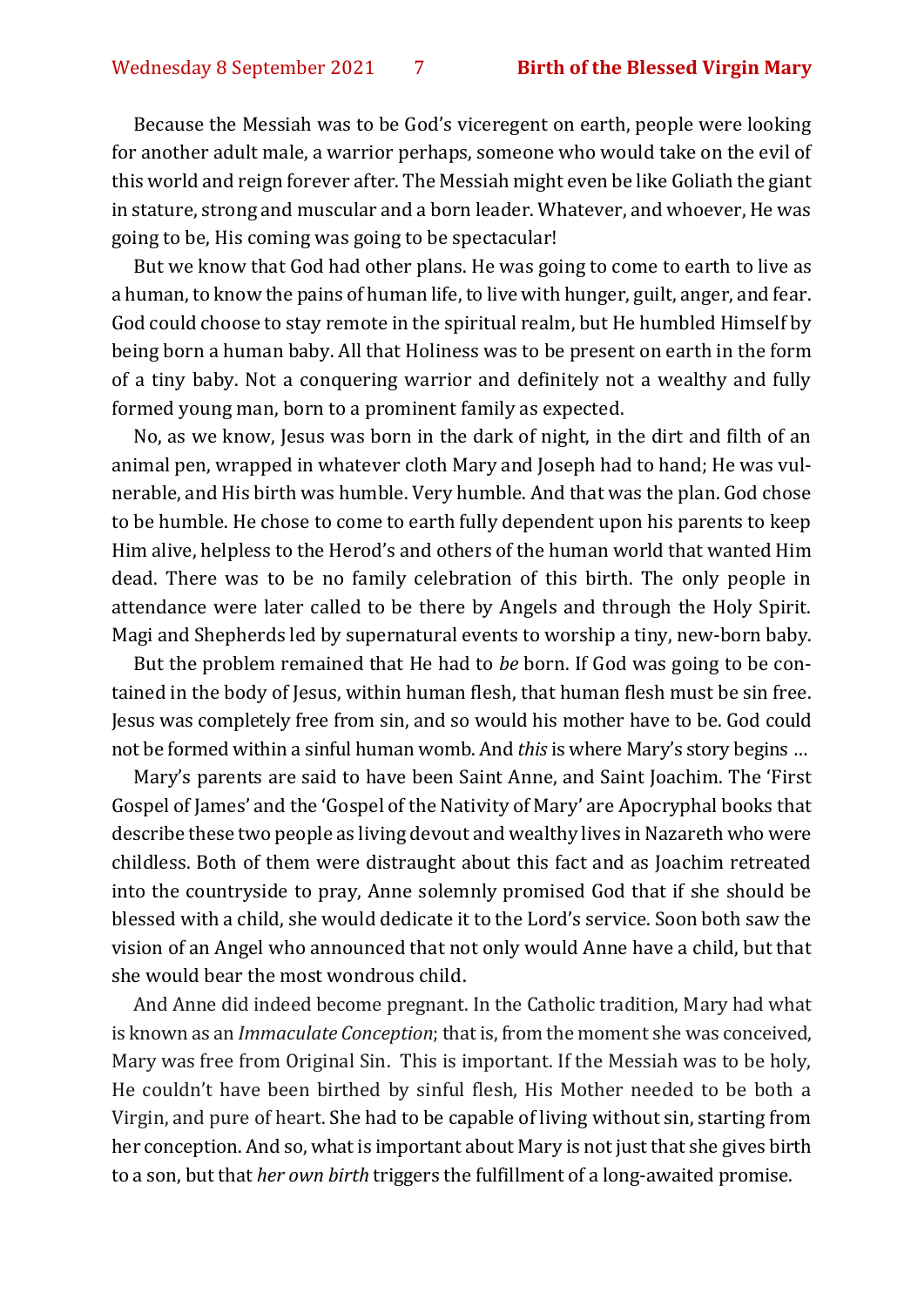But Anne had also made a solemn promise and so when Mary was three years old, Anne and Joachim are said to have taken her to the temple in Jerusalem where they left her to be raised into adulthood. (This event is very similar to the story of Hannah who had promised to give her child, Samuel, to the Temple to be raised.)

Whatever happened to Mary after that we do not know, but we catch up with her again when she is asked by God to be faithful and, through the power of the Holy Spirit, she conceives Jesus, the longed for, much talked about Messiah.

Importantly, we are expected to understand that saying 'yes' to God was going to be very risky for Mary. Mary was engaged to be married to Joseph and saying yes would mean that the whole world would know that she was pregnant. Being a pregnant, unmarried young woman would be dangerous and she would be disgraced. She and her family could risk expulsion from the Synagogue, and she would bring shame on her family and on her ancestors too. But despite all of this, Mary still simply said 'Yes!'

St Paul in today's reading, explains in simple but powerful term why she did this. He explains what faith looks like—real faith—Mary's kind of faith. '*We know that all things work together for good for those who love God.'*

Mary trusted God with her life. When she said 'Yes' she knew that things would work out. She probably didn't fully understand that this one small word was going to change the world forever, or that her Son was going to bring her much joy but also much pain and anguish, as He lived, and died, and rose again for every one of us. The only thing that Mary did know was that God loved her and would work things out for good.

Mary's Immaculate Conception was supernatural, her life was extraordinary, but it was her faith that was powerful. Mary chose God just as God chose Mary. Mary could have said 'no', which would have been the easy thing to do. She could have run from God as so many others before had done but she stood firm … and she trusted in Him.

Mary's challenge to us all is not necessarily to live a sin-free life, but to do something dangerous with our lives. We need to say 'yes' to God. Even when it looks like doing so will be a very bad idea. We need to trust God as Mary trusted God, in the knowledge that He will work everything out for us.

And so, today we *can* celebrate Mary's life as many people do; some countries celebrate Mary's miraculous healing power, but this is a day to celebrate Mary's birth. An act of God promised so long ago, brought to fruition in an Immaculate Conception, bringing life not only to Mary, but through Jesus, to the whole world and forever.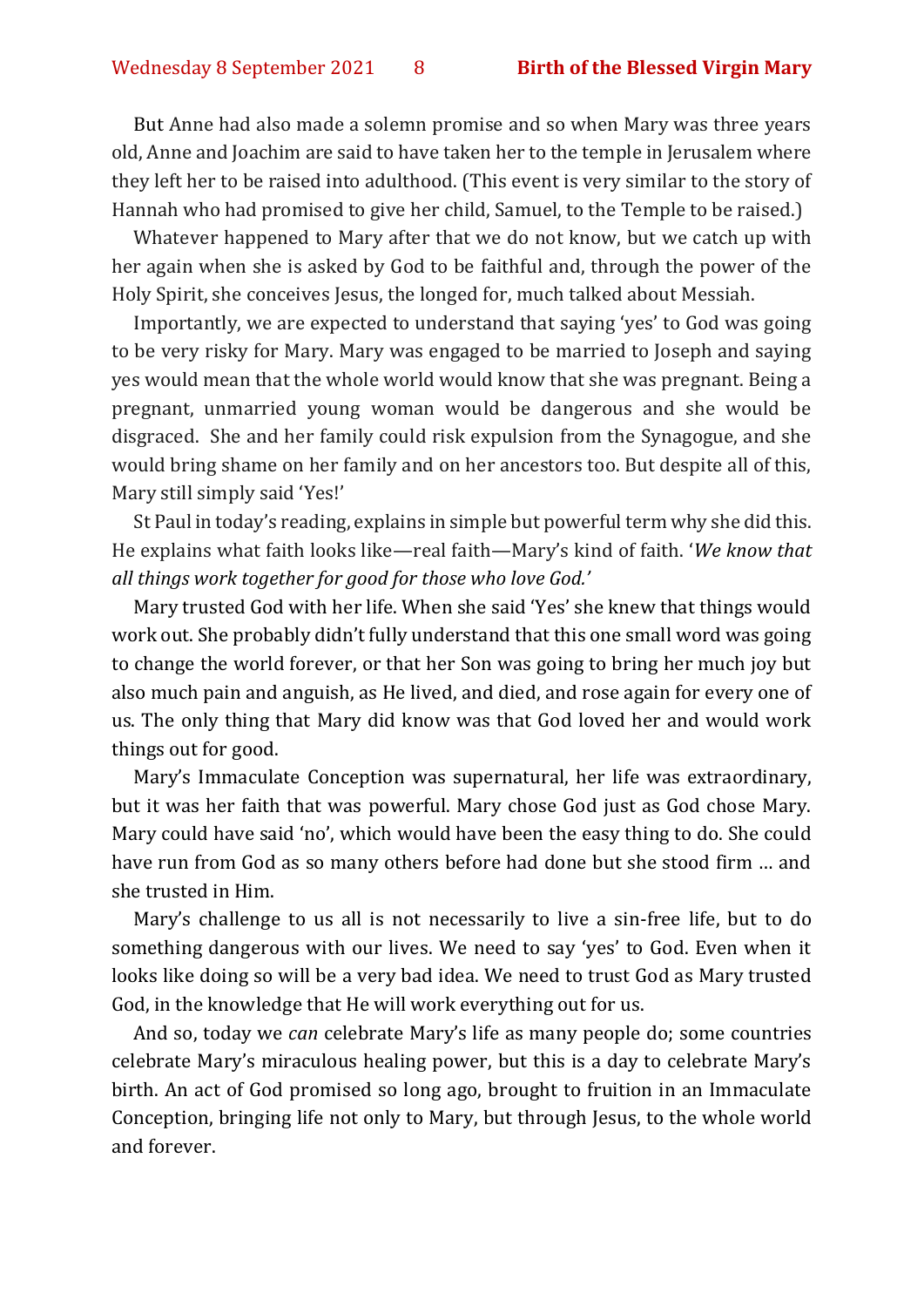Mary's story doesn't start with the birth of Jesus, it starts with the end of a wait. We so often celebrate the birth of Jesus, and rightly so, but today we need to think about Mary. Her birth was prophesied throughout the Old Testament and her conception was the spark that really did set the world on fire, but it was her 'yes' that must surely be the smallest, most powerful word ever spoken.

# **The Creed**

Do you believe and trust in God the Father, the source of all being and life, the one for whom we exist?

#### All **We believe and trust in him.**

Do you believe and trust in God the Son, who took our human nature, died for us and rose again?

#### All **We believe and trust in him.**

Do you believe and trust in God the Holy Spirit, who gives life to the people of God and makes Christ known in the world?

#### All **We believe and trust in him.**

This is the faith of the Church.

All **This is our faith. We believe and trust in one God, Father, Son and Holy Spirit. Amen.**

# **Prayers of intercession**

Let us proclaim the greatness of the Lord and rejoice together in the God who saves us. Lord, you do great things for us:

#### **holy is your name.**

You have mercy on those who fear you in every generation. We pray for your Church … Lord, you do great things for us: **holy is your name.**

# You show the strength of your arm and cast down the mighty from their thrones. We pray for the nations of the world and their leaders ...

Lord, you do great things for us:

#### **holy is your name.**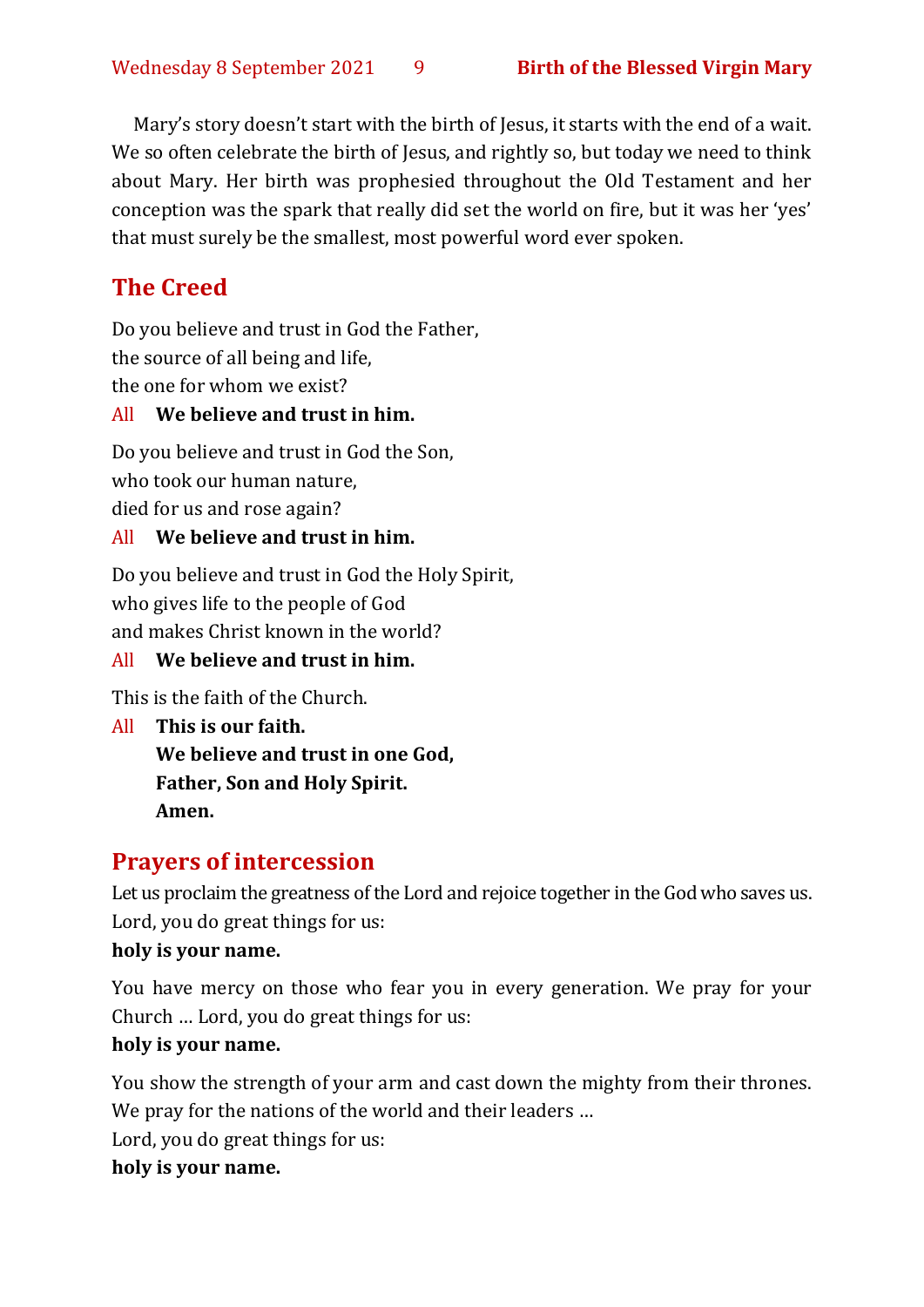You lift up the lowly and fill the hungry with good things. We pray for all those in any kind of need …

Lord, you do great things for us:

#### **holy is your name.**

You come to the aid of your servants and remember your promises with mercy. We remember … and all who have died in the faith of Christ. Bring us with them to share the joy of heaven with Mary and all the saints.

Lord, you do great things for us:

#### **holy is your name.**

Father most holy, so guide us in the way of humility and obedience like Mary, that our lives may be a constant hymn of praise to you from whom all good things come. We ask this through Jesus Christ our Lord.

All **Amen.**

Merciful Father,

All **accept these prayers for the sake of your Son, our Saviour Jesus Christ. Amen.**

# **The peace**

Unto us a child is born, unto us a son is given, and his name shall be called the Prince of Peace.

The peace of the Lord be always with you,

All **And also with you.**

HYMN 3 **[The angel Gabriel from Heaven came](https://www.youtube.com/watch?v=pliqObTHxUQ)** (click on the link to hear the hymn)

The liturgy of the Communion Service appears below

# The Dismissal

Christ the Son of God, born of Mary, fill you with his grace to trust his promises and obey his will; and the blessing of God the Almighty: Father, Son, and Holy Spirit, be with you now and remain with you always. All **Amen.**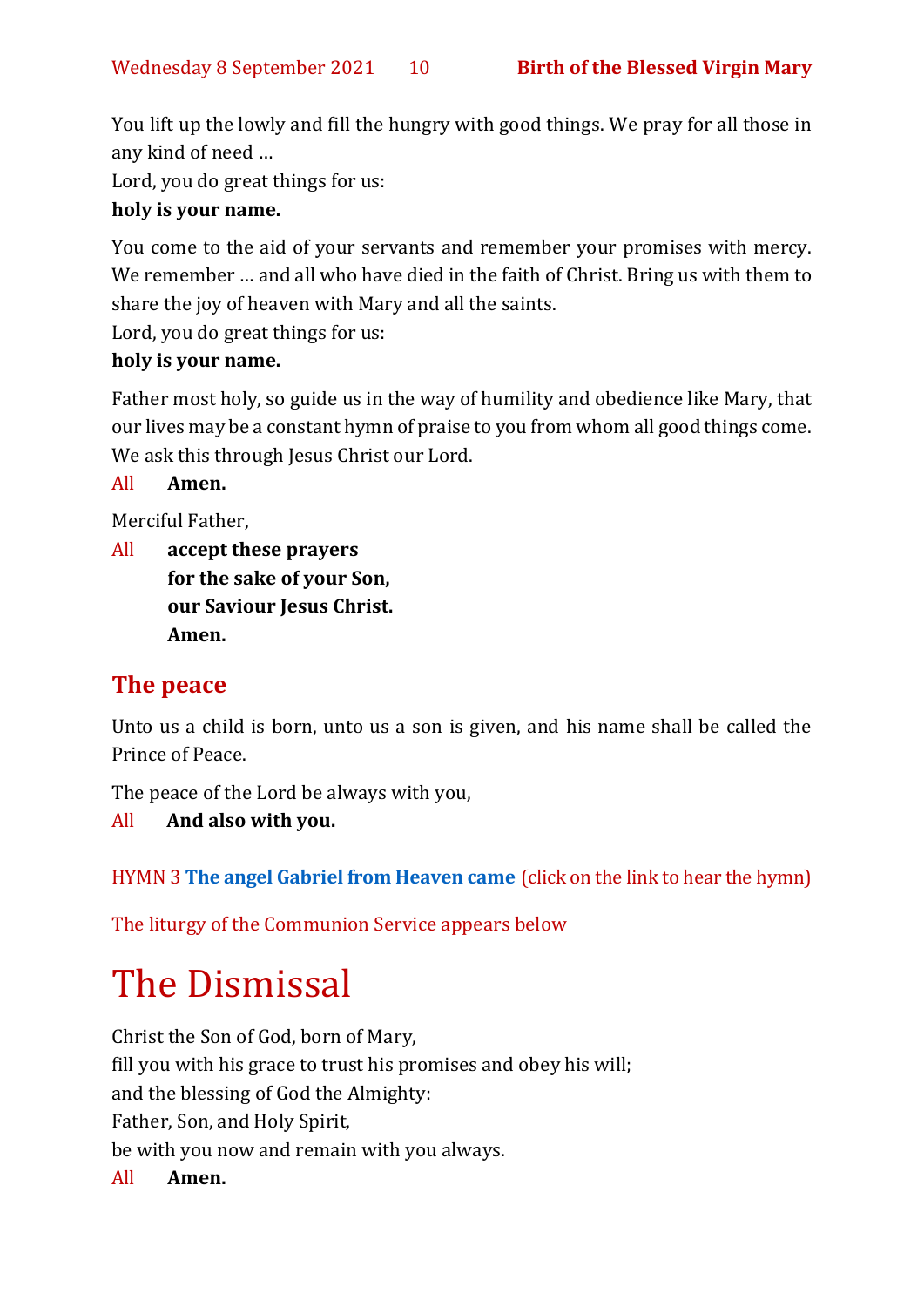HYMN 4 **[Lord Jesus Christ, you have come to us](https://www.youtube.com/watch?v=ekVLG-p8Xsc)** (click on this link to hear the hymn)

Go in peace to love and serve the Lord.

All **In the name of Christ. Amen.**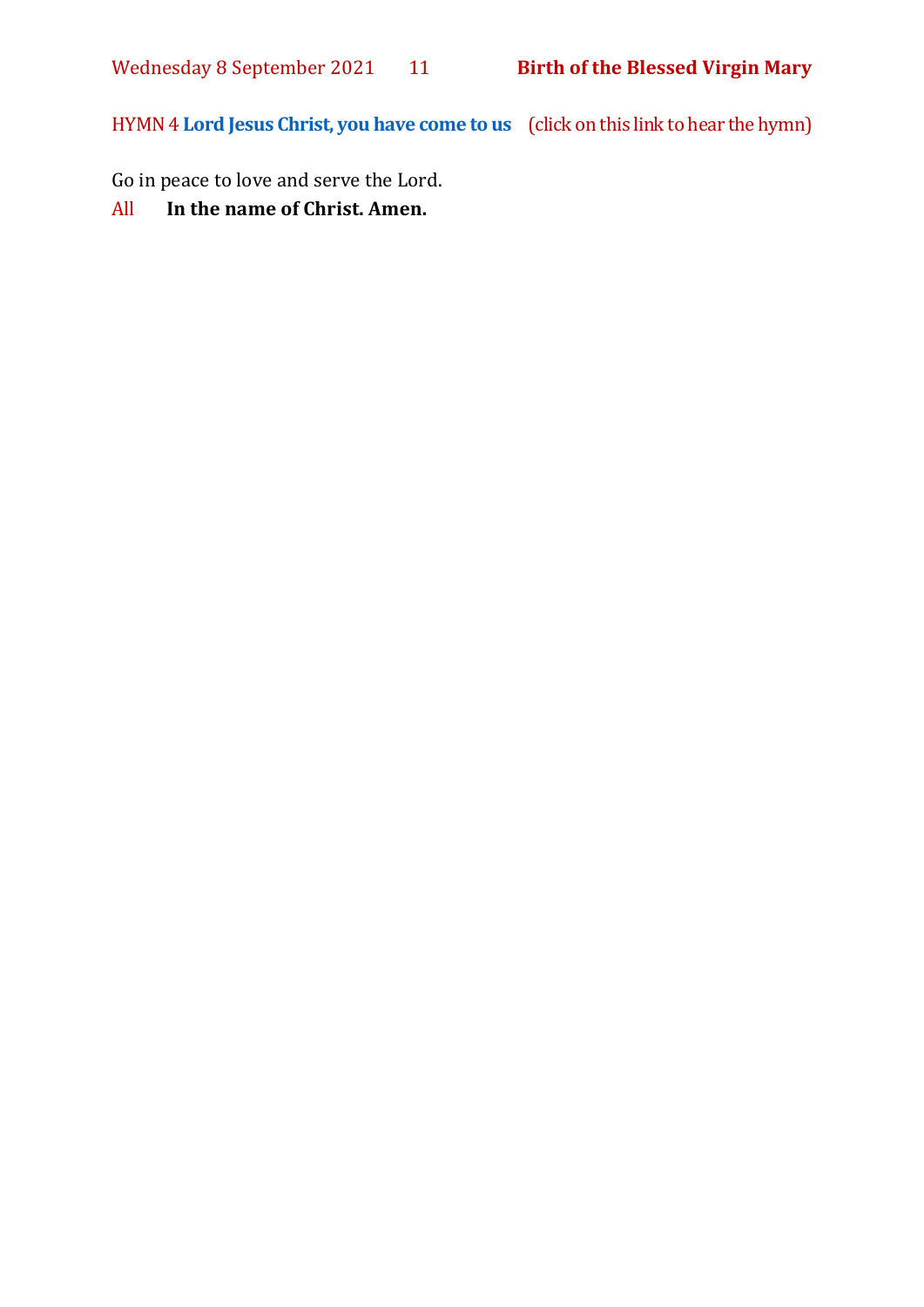# The Liturgy of the Sacrament

# Eucharistic Prayer (prayer E)

The Lord be with you

### All **and also with you.**

Lift up your hearts.

#### All **We lift them to the Lord.**

Let us give thanks to the Lord our God.

#### All **It is right to give thanks and praise.**

It is indeed right, our duty and our joy, always and everywhere to give you thanks, holy Father, almighty and eternal God, through Jesus Christ our Lord. And now we give thanks, most gracious God, surrounded by a great cloud of witnesses and glorified in the assembly of your saints. The glorious company of apostles praise you. The noble fellowship of prophets praise you. The white-robed army of martyrs praise you. We, your holy Church, acclaim you. In communion with angels and archangels, and with all who served you on earth and worship you now in heaven, we raise our voice to proclaim your glory, for ever praising you and saying:

All **Holy, holy, holy Lord, God of power and might, heaven and earth are full of your glory. Hosanna in the highest. Blessed is he who comes in the name of the Lord. Hosanna in the highest.**

We praise and bless you, loving Father, through Jesus Christ, our Lord; and as we obey his command, send your Holy Spirit, that broken bread and wine outpoured may be for us the body and blood of your dear Son.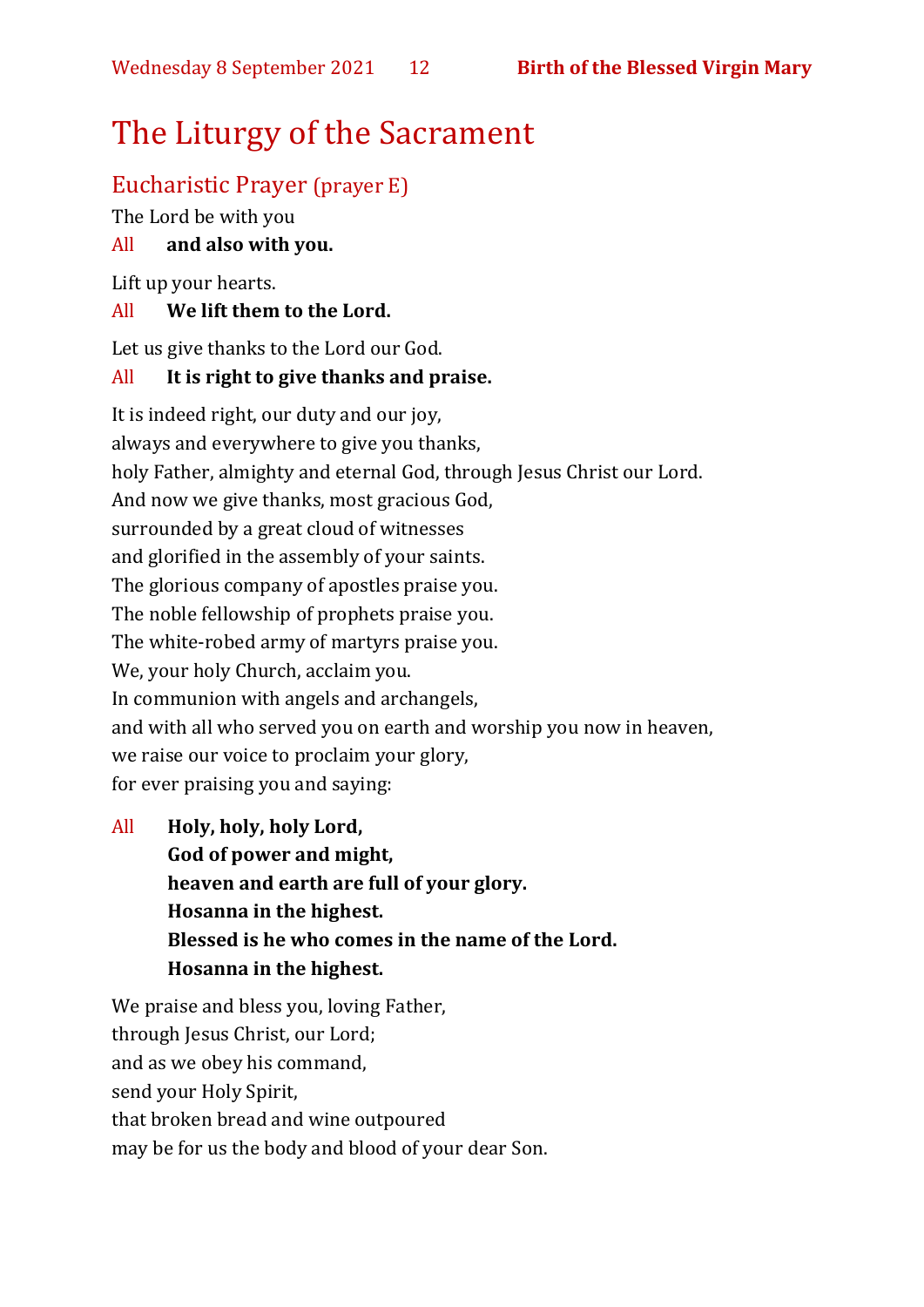On the night before he died he had supper with his friends and, taking bread, he praised you. He broke the bread, gave it to them and said: Take, eat; this is my body which is given for you; do this in remembrance of me.

When supper was ended he took the cup of wine. Again he praised you, gave it to them and said: Drink this, all of you; this is my blood of the new covenant, which is shed for you and for many for the forgiveness of sins. Do this, as often as you drink it, in remembrance of me.

So, Father, we remember all that Jesus did, in him we plead with confidence his sacrifice made once for all upon the cross.

Bringing before you the bread of life and cup of salvation, we proclaim his death and resurrection until he comes in glory.

Great is the mystery of faith:

All **Christ has died. Christ is risen. Christ will come again.**

Lord of all life, help us to work together for that day when your kingdom comes and justice and mercy will be seen in all the earth.

Look with favour on your people, gather us in your loving arms and bring us with Mary and all the saints to feast at your table in heaven.

Through Christ, and with Christ, and in Christ, in the unity of the Holy Spirit, all honour and glory are yours, O loving Father, for ever and ever.

All **Amen.**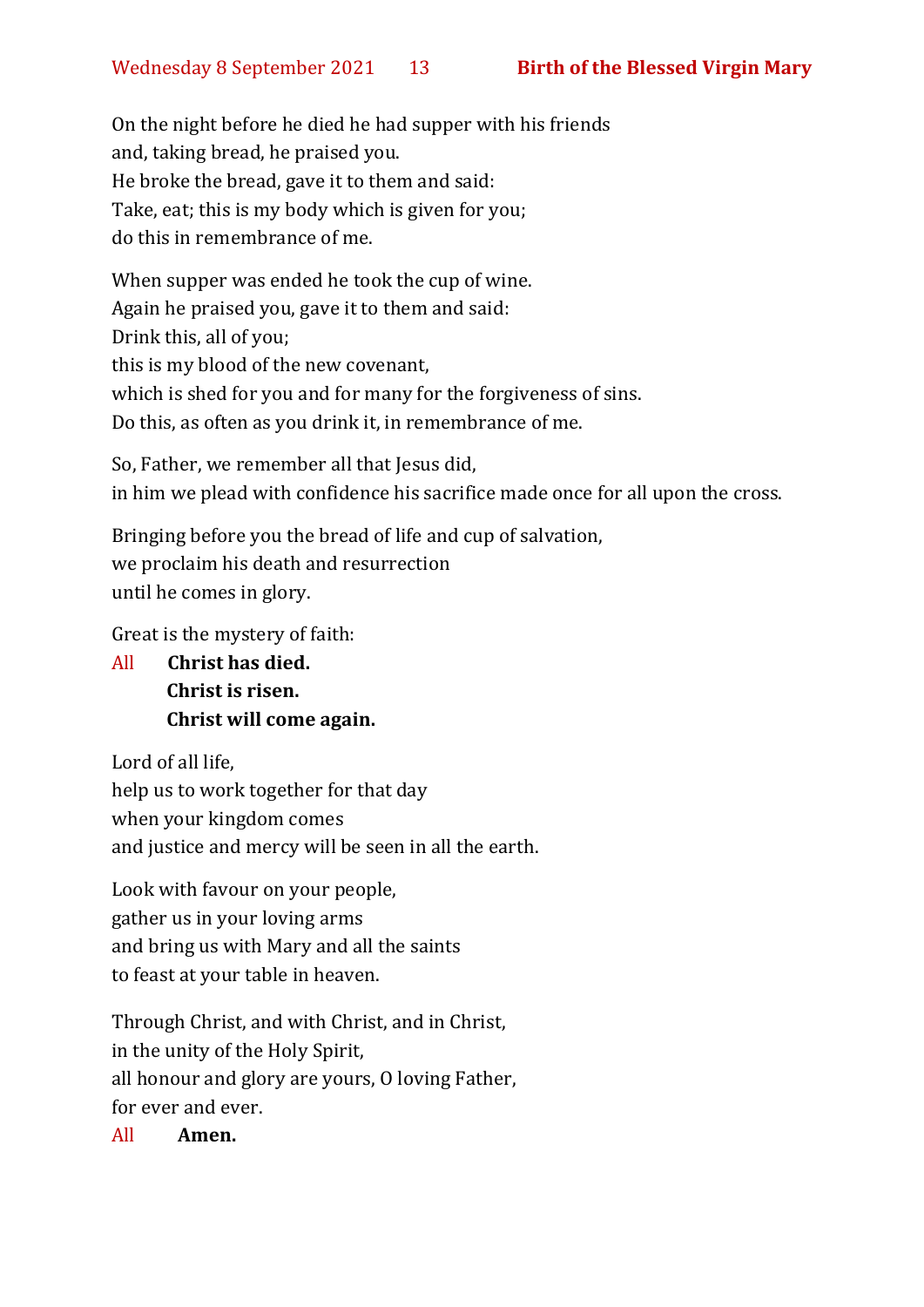## The Lord's Prayer

As our Saviour taught us, so we pray

All **Our Father in heaven, hallowed be your name, your kingdom come, your will be done, on earth as in heaven. Give us today our daily bread. Forgive us our sins as we forgive those who sin against us. Lead us not into temptation but deliver us from evil. For the kingdom, the power,** 

**and the glory are yours now and for ever. Amen.**

#### Breaking of the Bread

We break this bread to share in the body of Christ.

- All **Though we are many, we are one body, because we all share in one bread.**
- All **Lamb of God,**

**you take away the sin of the world, have mercy on us.**

**Lamb of God, you take away the sin of the world, have mercy on us.**

**Lamb of God, you take away the sin of the world, grant us peace.**

Draw near with faith. Receive the body of our Lord Jesus Christ which he gave for you, and his blood which he shed for you. Eat and drink in remembrance that he died for you, and feed on him in your hearts by faith with thanksgiving.